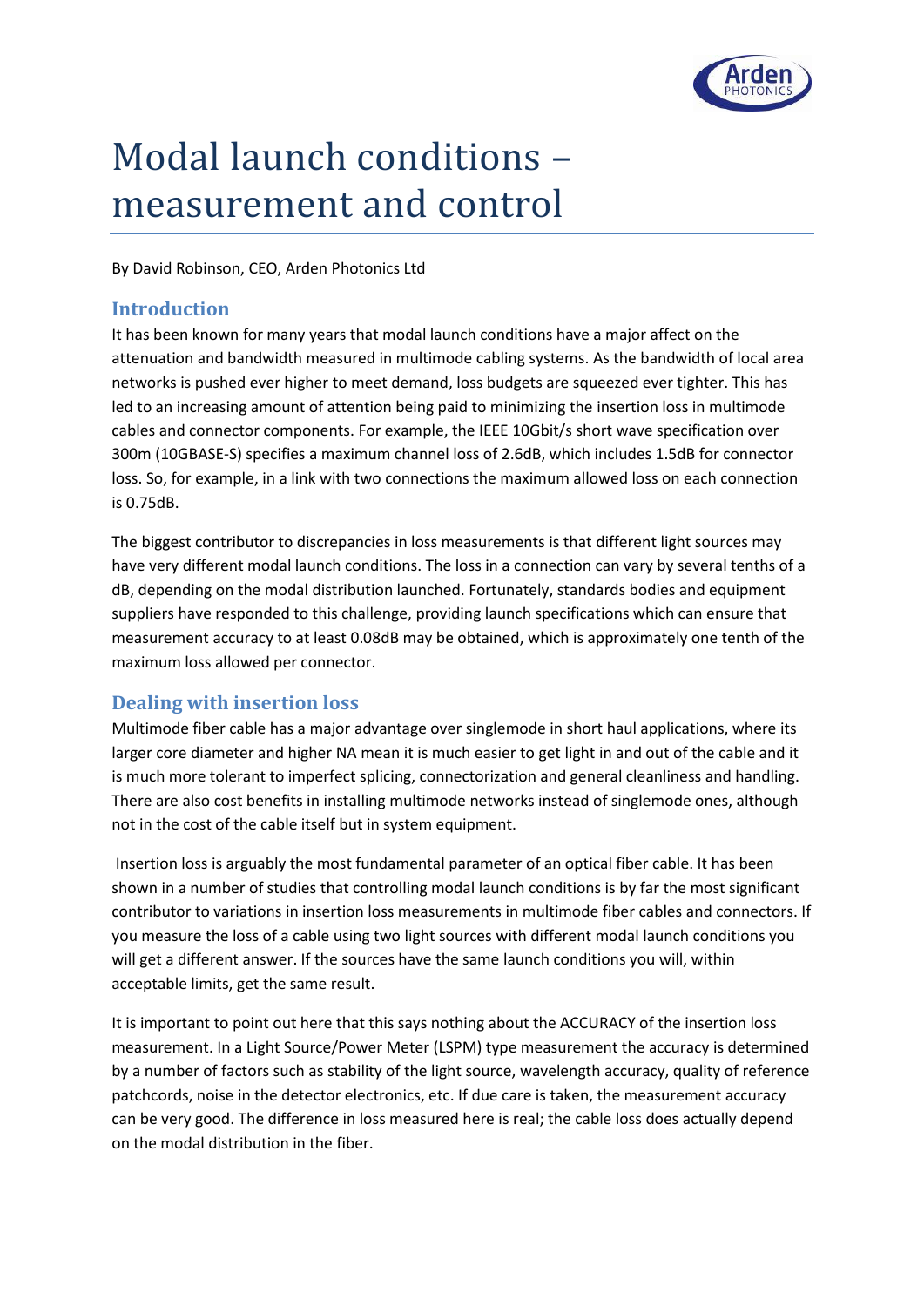

## **Modal distribution and standards**

So what exactly do we mean by "modal distribution"? Due to the electromagnetic properties of light, optical power travelling in a multimode fiber is restricted to certain discreet paths, or modes. In a typical multimode fiber with a 50µm core operating in the 850nm window, there are around 380 individual modes which can support light transmission. If every possible transmission mode in the fiber is occupied the fiber is referred to as "fully-filled". However, in a practical fiber this never happens. In any practical fiber, light transmitting in so-called "high-order" modes is following a path which forces it close to the outside of the fiber core, making it susceptible to losses as the fiber is bent, or at small offsets such as at connectors or splices. By contrast, the "low-order" modes stay close to the center of the fiber core and are much less lossy. So, using this simple analysis it is clear that if the light which is launched into the fiber contains a lot of power in the "high-order" modes, by the time the light exits the fiber it will have lost more power than a fiber where only "low-order" modes are present.



1. Over-filled launch - example LED

2. Under-filled launch - example laser



#### 3. Encircled flux compliant launch - example any light source with "ModCon" attached

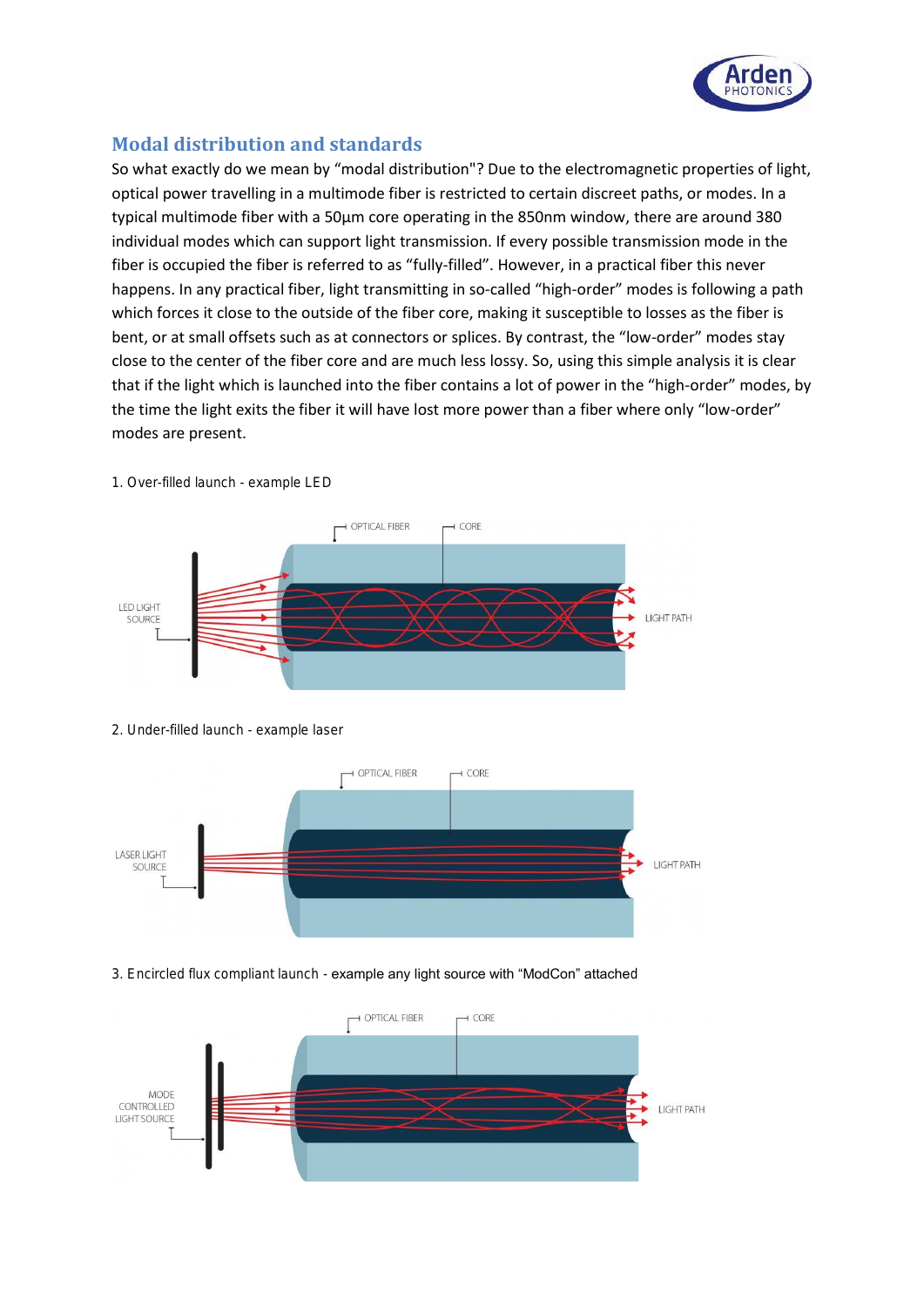

Therefore the solution is really quite simple. The loss measured depends on the balance of low and high order modes present at the input to the cable. So, if all parties use the same launch distribution, loss measurements immediately become much more consistent. This leads to fewer discussions between fiber makers, cable makers and system installers, and fewer problems at the user's premises.

An overfilled launch puts too much power into the higher order modes. This power gets removed at the first connection. The result can be unrealistically high loss values.



An underfilled launch puts too little power in the higher order modes. Very little power is removed at the connections. The result can be unrealistically low loss values.



An encircled flux compliant launch puts the right amount of light into the higher order modes so that you will see increased loss values when there is a problem with the cable, connectors or installation.

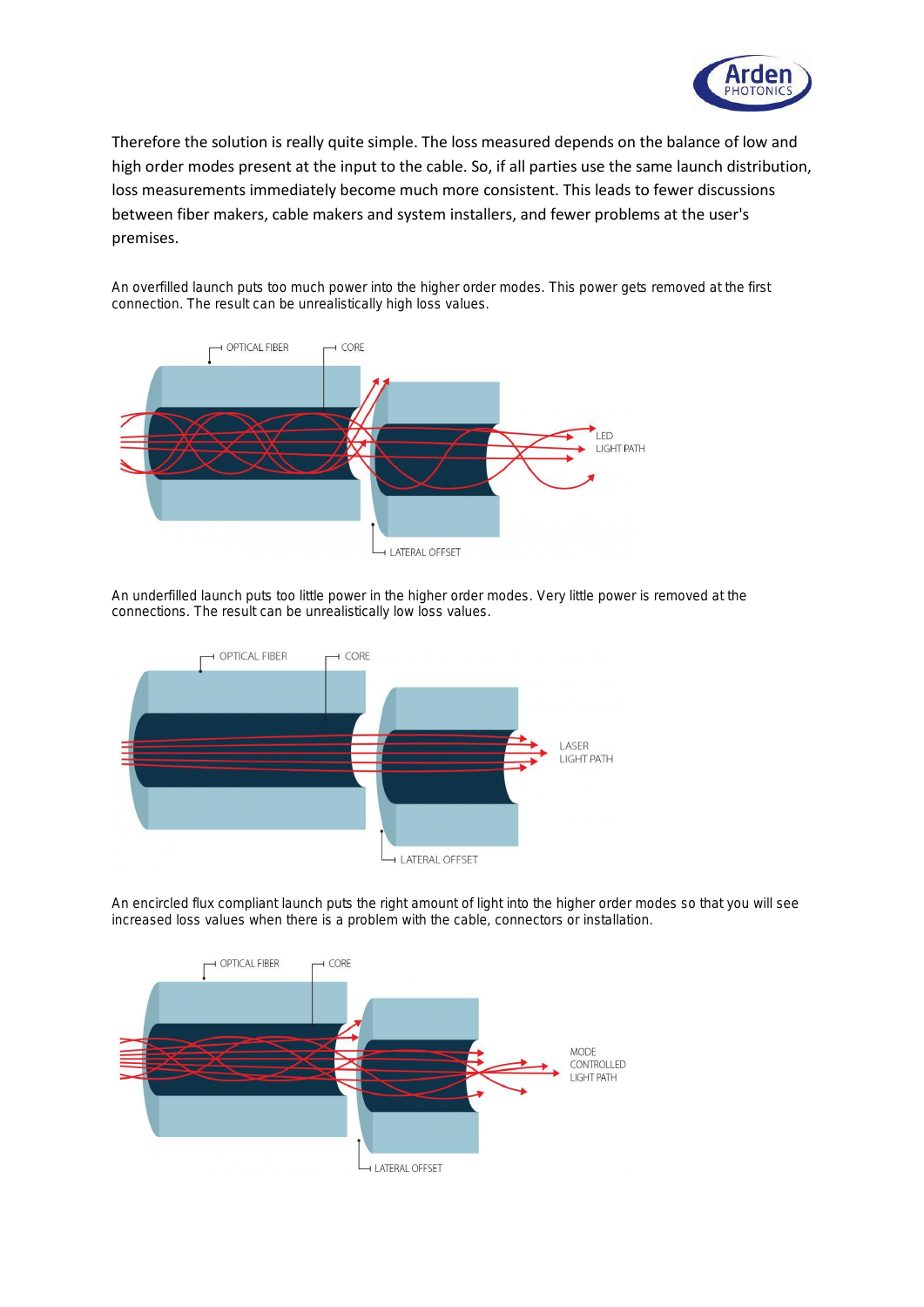

## **Measuring Modal Launch Conditions**

Of course, to standardise a modal distribution we need to be able to accurately measure it. There are a number of ways to define and measure modal distribution but over the last few years the Telecoms industry has moved towards a parameter called "Encircled flux". Encircled Flux has been used for several years for the characterisation of fiber-pigtailed VCSELs and is described by IEEE standards such as IEEE802.3aq. The TIA (TIA/EIA-455-203) and IEC (IEC 61280-1-4) have described the measurement technique in some detail. As the name suggests, the method involves measuring the light intensity at a planar surface parallel to the optical axis of the fiber, for example at the surface of a connector. This 2D map of the optical power is processed to calculate the optical power, or flux, contained in circles of increasing diameter, starting from the optical center of the fiber.



Screenshot from MPX-1 Encircled Flux meter

To successfully implement this technique, high quality imaging optics and light detection equipment is needed, as well as traceable calibration of the optical magnification. Fortunately, standards compliant equipment is now commercially available, which enables accurate, real-time, measurements of Encircled Flux to be made

## **Controlling Modal Launch Conditions**

Whilst accurate and repeatable measurement of EF has been the cornerstone of advances in accurate loss measurement, in practice convenient methods of achieving EF compliance sources in the field are essential. Test equipment manufacturers have been working hard to produce EF compliant test equipment but universal solutions are also available, for example the "ModCon" from Arden Photonics. The ModCon will take the output from any source and convert it into an "EF compliant" launch.